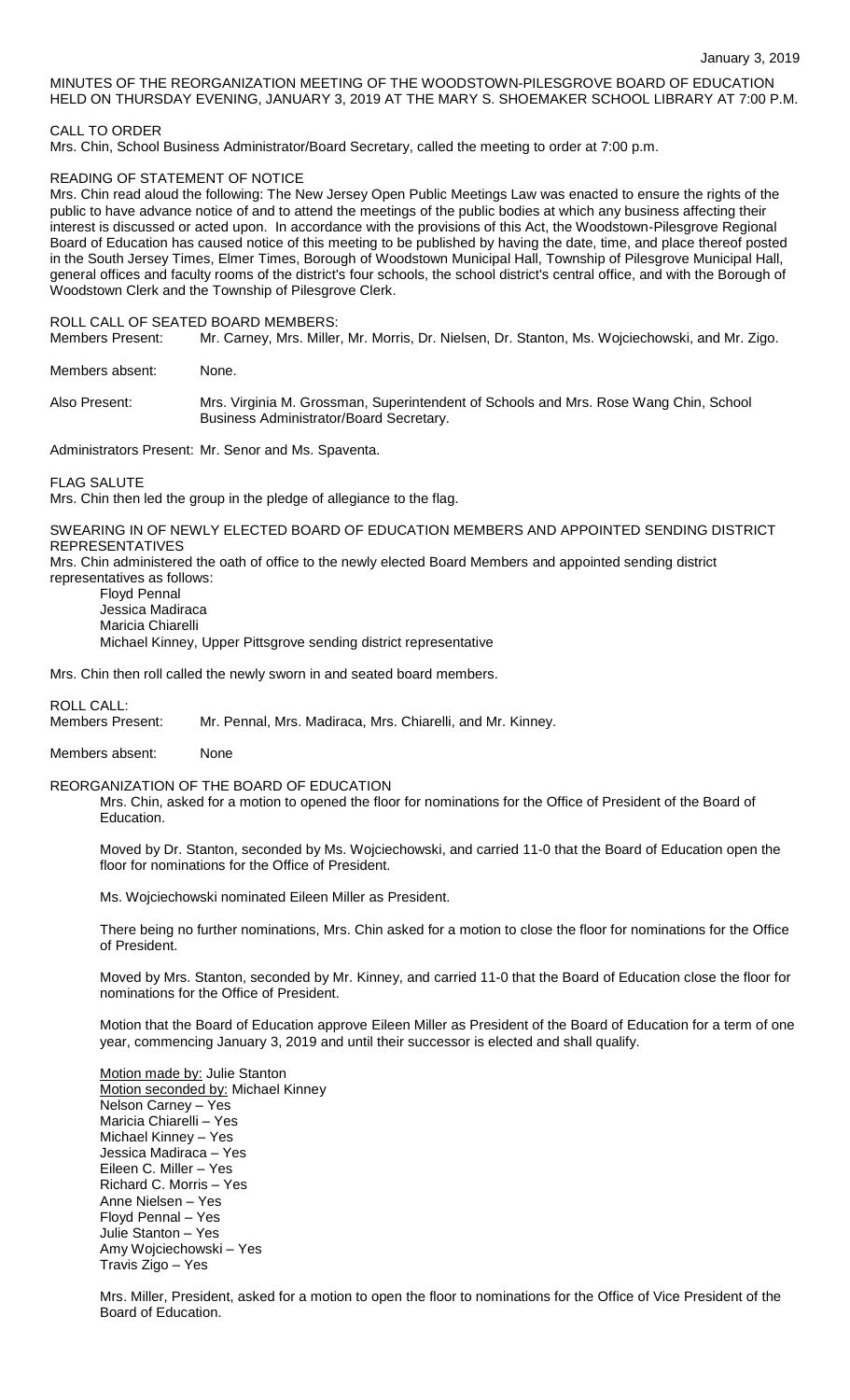Moved by Ms. Wojciechowski, seconded by Mrs. Chiarelli, and carried 11-0 that the Board of Education open the floor for nominations for the Office of Vice-President.

Dr. Nielsen nominated Dr. Julie Stanton as Vice-President.

There being no further nominations, Mrs. Chin asked for a motion to close the floor for nominations for the Office of Vice-President.

Moved by Mrs. Chiarelli, seconded by Ms. Wojciechowski, and carried 11-0 that the Board of Education close the nominations for the Office of Vice-President.

Motion that the Board of Education approve Dr. Julie Stanton as Vice-President of the Board of Education for a term of one year, commencing January 3, 2019 and until their successor is elected and shall qualify.

Motion made by: Jessica Madiraca Motion seconded by: Anne Nielsen Nelson Carney – Yes Maricia Chiarelli – Yes Michael Kinney – Yes Jessica Madiraca – Yes Eileen C. Miller – Yes Richard C. Morris – Yes Anne Nielsen – Yes Floyd Pennal – Yes Julie Stanton – Yes Amy Wojciechowski – Yes Travis Zigo – Yes

APPOINTMENT OF BOARD SECRETARY AND PUBLIC AGENCY COMPLIANCE OFFICER (P.A.C.O)

Motion that the Board of Education approve the following appointments: Approve by resolution, and pursuant to N.J.S.A. 18A: 17-5, the appointment of Mrs. Rose Wang Chin, as Board Secretary effective immediately for a one-year term that expires January 15, 2020.

Designate Mrs. Rose Wang Chin as the Public Agency Compliance Officer (P.A.C.O) effectively immediately through to the next reorganization meeting in January 2020.

Motion made by: Julie Stanton Motion seconded by: Travis Zigo Nelson Carney – Yes Maricia Chiarelli – Yes Michael Kinney – Yes Jessica Madiraca – Yes Eileen C. Miller – Yes Richard C. Morris – Yes Anne Nielsen – Yes Floyd Pennal – Yes Julie Stanton – Yes Amy Wojciechowski – Yes Travis Zigo – Yes

CODE OF ETHICS TRAINING - Mrs. Miller reviewed the Code of Ethics attachments with the Board.

Motion to approve the following resolution:

RESOLVED, that the New Jersey School Boards Association "Code of Ethics" shall be considered the official Code of Ethics of the Woodstown-Pilesgrove Regional Board of Education.

Motion made by: Julie Stanton Motion seconded by: Anne Nielsen Nelson Carney – Yes Maricia Chiarelli – Yes Michael Kinney – Yes Jessica Madiraca – Yes Eileen C. Miller – Yes Richard C. Morris – Yes Anne Nielsen – Yes Floyd Pennal – Yes Julie Stanton – Yes Amy Wojciechowski – Yes Travis Zigo – Yes

ADOPTION OF OFFICIAL NEWSPAPERS

Motion to authorize the South Jersey Times and the Elmer Times be adopted as the official newspapers to be used for the advertisement of meetings and legal ads and all other necessary public notifications for 2019.

Motion made by: Julie Stanton Motion seconded by: Jessica Madiraca Nelson Carney – Yes Maricia Chiarelli – Yes Michael Kinney – Yes Jessica Madiraca – Yes Eileen C. Miller – Yes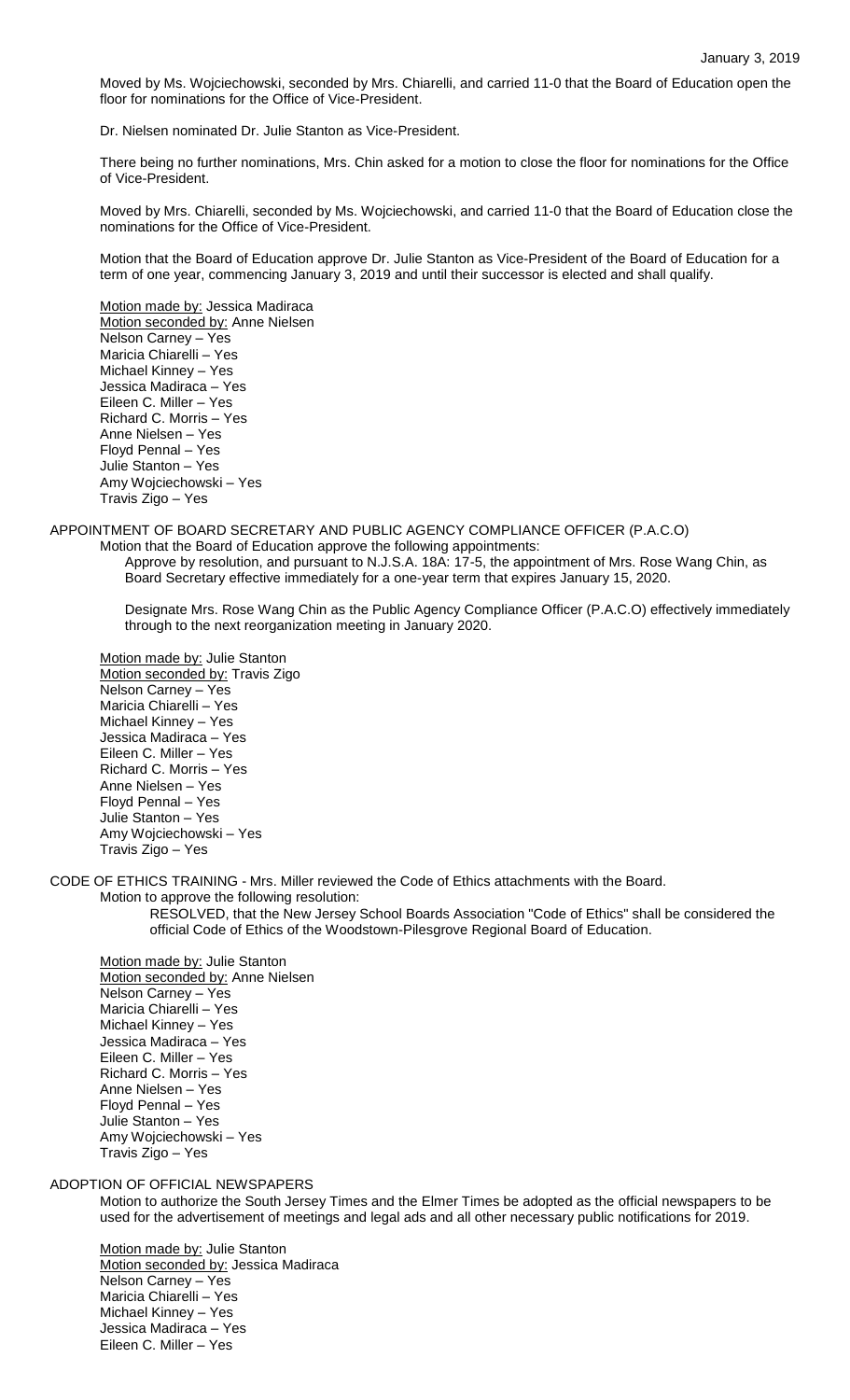Richard C. Morris – Yes Anne Nielsen – Yes Floyd Pennal – Yes Julie Stanton – Yes Amy Wojciechowski – Yes Travis Zigo – Yes

#### OPEN PUBLIC MEETINGS ACT/ESTABLISH MEETING DATES, TIME AND PLACE

Motion that the Board of Education approve the following Open Public Meetings Act Resolution and attached Board of Education meeting dates for 2019 through to the next reorganization meeting in January 2020. (see page \_\_\_)

RESOLVED that the Woodstown-Pilesgrove Regional Board of Education, pursuant to Chapter 231, PAL. (Open Public Meetings Act) does hereby proclaim the public meetings of the Board of Education will be held in the Mary S. Shoemaker School Library, 201 East Millbrooke Avenue, Woodstown, NJ, at 7:00 p.m., as set forth in the attachment unless indicated otherwise:

BE IT FURTHER RESOLVED that the purpose of the Regular Meetings shall be the normal conduct of business of the Board of Education and any other items brought to the Board's attention by the Board Members, Board Attorney, Superintendent and Business Administrator/Board Secretary.

BE IT FURTHER RESOLVED that the Board of Education does hereby designate the South Jersey Times and the Elmer Times as official newspapers to receive notices of meetings; and

BE IT FURTHER RESOLVED that notices of meetings of the Board of Education will be sent to the Borough of Woodstown Clerk, Township of Pilesgrove Clerk, and will be posted in the Borough of Woodstown Municipal Hall, the Township of Pilesgrove Municipal Hall, the general offices and faculty rooms of the four District schools, the School District's Central Office and the school district's website.

BE IT FURTHER RESOLVED that the Board of Education reserves the right to adjourn or recess a meeting at any time to discuss such matters that may be considered in closed session. However, the Board will first adopt a resolution stating the general nature of the subject to be discussed, and, as precisely as possible, the time and circumstances under which disclosure to the public will be made; and

BE IT FURTHER RESOLVED that, in order to conduct its meetings properly and efficiently, the Board shall require the following procedures pertaining to public participation at Board meetings:

- Any individual desiring to speak shall give his or her name, address, and the group, if any, that is represented.
- The presentation shall be as brief as possible but no more than three (3) minutes per individual.
- The Board vests in its president, or other presiding officer, authority to terminate the remarks of any individual if he/she deems it in the best interest of those present to do so.

Motion made by: Julie Stanton Motion seconded by: Maricia Chiarelli Nelson Carney – Yes Maricia Chiarelli – Yes Michael Kinney – Yes Jessica Madiraca – Yes Eileen C. Miller – Yes Richard C. Morris – Yes Anne Nielsen – Yes Floyd Pennal – Yes Julie Stanton – Yes Amy Wojciechowski – Yes Travis Zigo – Yes

## PARLIAMENTARY PROCEDURES

Motion to approve the following resolution:

Except as may otherwise be provided by law, the proceedings of the Woodstown-Pilesgrove Regional School District School Board shall ordinarily be conducted according to Robert's Rules of Order; provided, that a failure to observe or enforce such rules shall in no manner affect the regularity, validity or legality of any action or proceeding taken by the Board. The School Board, in its discretion, hereby reserves the right to proceed at any time otherwise than as prescribed in Robert's Rules of Order and to appoint the board secretary and board attorney to act as the parliamentarians for 2019.

Motion made by: Julie Stanton Motion seconded by: Anne Nielsen Nelson Carney – Yes Maricia Chiarelli – Yes Michael Kinney – Yes Jessica Madiraca – Yes Eileen C. Miller – Yes Richard C. Morris – Yes Anne Nielsen – Yes Floyd Pennal – Yes Julie Stanton – Yes Amy Wojciechowski – Yes Travis Zigo – Yes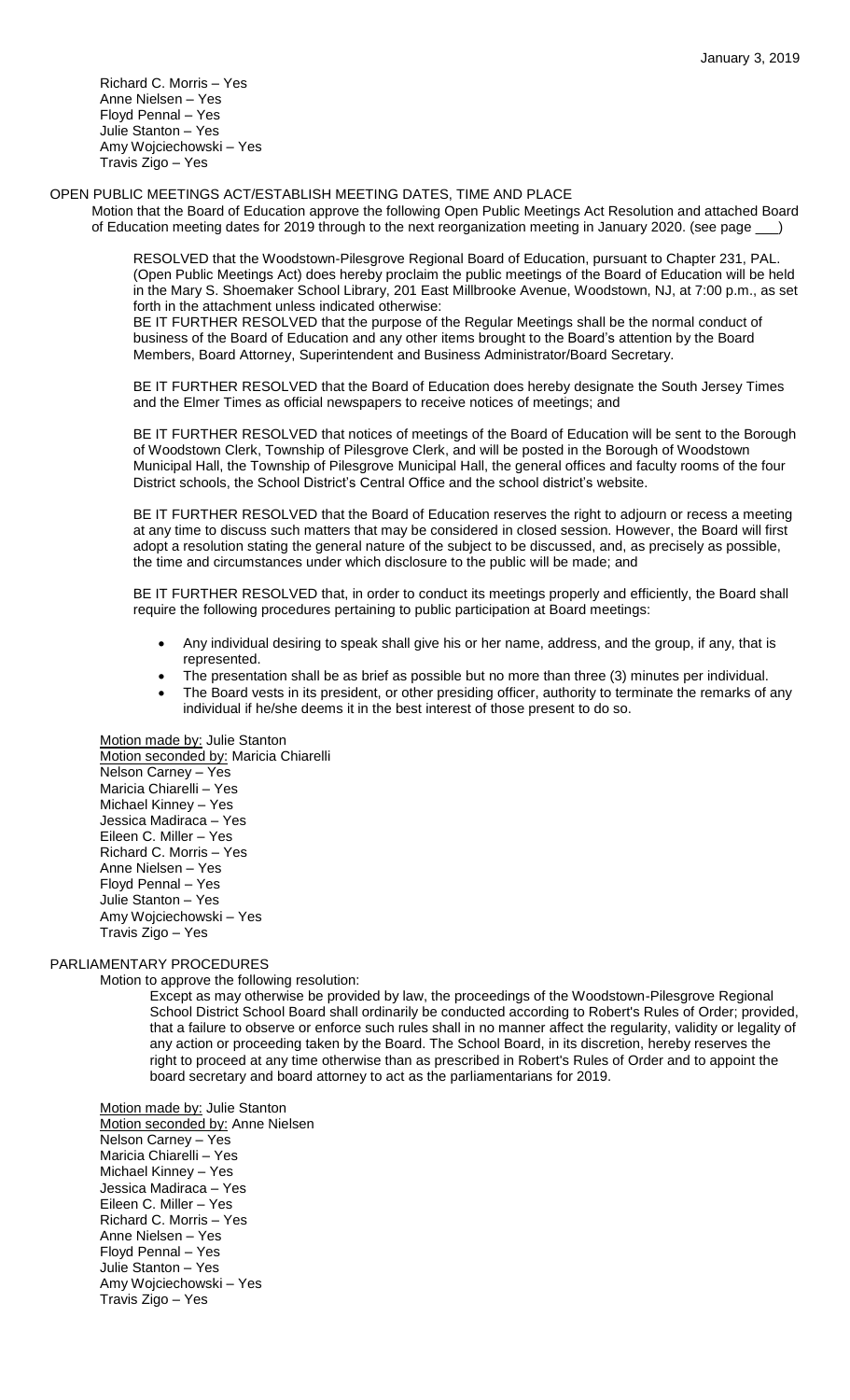#### BOARD POLICIES/REGULATIONS

Motion to adopt all existing Board Policies and Procedures.

Motion made by: Julie Stanton Motion seconded by: Anne Nielsen Nelson Carney – Yes Maricia Chiarelli – Yes Michael Kinney – Yes Jessica Madiraca – Yes Eileen C. Miller – Yes Richard C. Morris – Yes Anne Nielsen – Yes Floyd Pennal – Yes Julie Stanton – Yes Amy Wojciechowski – Yes Travis Zigo – Yes

# DOCTRINE OF NECESSITY

Motion to approve the Doctrine of Necessity resolution as follows:

WHEREAS, the School Ethics Act, N.J.S.A. 18A:12-21 et seq. was enacted by the New Jersey State Legislature to ensure and preserve public confidence in school board members and school administrators and to provide specific ethical standards to guide their conduct; and

**WHEREAS**, questions have arisen regarding how a Board should invoke the Doctrine of Necessity when a quorum of a board of education has conflicts of interest on a matter required to be voted upon; and

**WHEREAS**, the School Ethics Commission has provided some guidance in Public Advisory Opinion A03- 98 (April 1, 1998) but finds that there is a need to repeat and clarify its opinion; and

**WHEREAS**, the opinion set forth that, when it is necessary for a Board to invoke the Doctrine of Necessity, the Board should state publicly that it is doing so, the reason that such action is necessary and the specific nature of the conflicts of interest; and

**WHEREAS**, the opinion further provided that if the Board must invoke the Doctrine of Necessity not just to vote, but also to form a negotiations committee because it is without even three members to serve as a committee, then the Board must determine whether to act as a committee of the whole or to choose a smaller negotiations committee from among its members after stating publicly its reason for doing so as set forth above; and

**WHEREAS**, in keeping with the Legislative purpose as set forth in N.J.S.A.18A:12-22(a) the School Ethics Commission views public disclosure of conflicts of interest to be paramount when it is necessary to invoke the Doctrine of Necessity;

**NOW THEREFORE BE IT RESOLVED** that the School Ethics Commission hereby requires Boards of Education and Charter School Boards of Trustees that must invoke the Doctrine of Necessity to adopt a resolution setting forth that they are invoking the Doctrine, the reason for doing so and the specific nature of the conflicts of interest; and

**BE IT FURTHER RESOLVED** that Boards of Education and Charter School Boards of Trustees that invoke the Doctrine are directed to read the resolution at a regularly scheduled public meeting, post it where it posts public notices for 30 days and provide the Commission with a copy;

**BE IT FUTHER RESOLVED** that the Commission shall distribute this Resolution to the county superintendents for distribution to the school districts and charter schools, the New Jersey School Boards Association, the New Jersey Principals and Supervisors Association, the New Jersey Association of School Administrators, the New Jersey Association of School Business Officials and the New Jersey Education Association.

Motion made by: Jessica Madiraca Motion seconded by: Amy Wojciechowski Nelson Carney – Yes Maricia Chiarelli – Yes Michael Kinney – Yes Jessica Madiraca – Yes Eileen C. Miller – Yes Richard C. Morris – Yes Anne Nielsen – Yes Floyd Pennal – Yes Julie Stanton – Yes Amy Wojciechowski – Yes Travis Zigo – Yes

## BOARD MEMBER TRAINING

Mrs. Miller reviewed with the Board the mandatory Board Member training requirements.

#### NEW BUSINESS

**Board Appreciation Month** – Mrs. Grossman read the following resolution: Motion to approve the following resolution: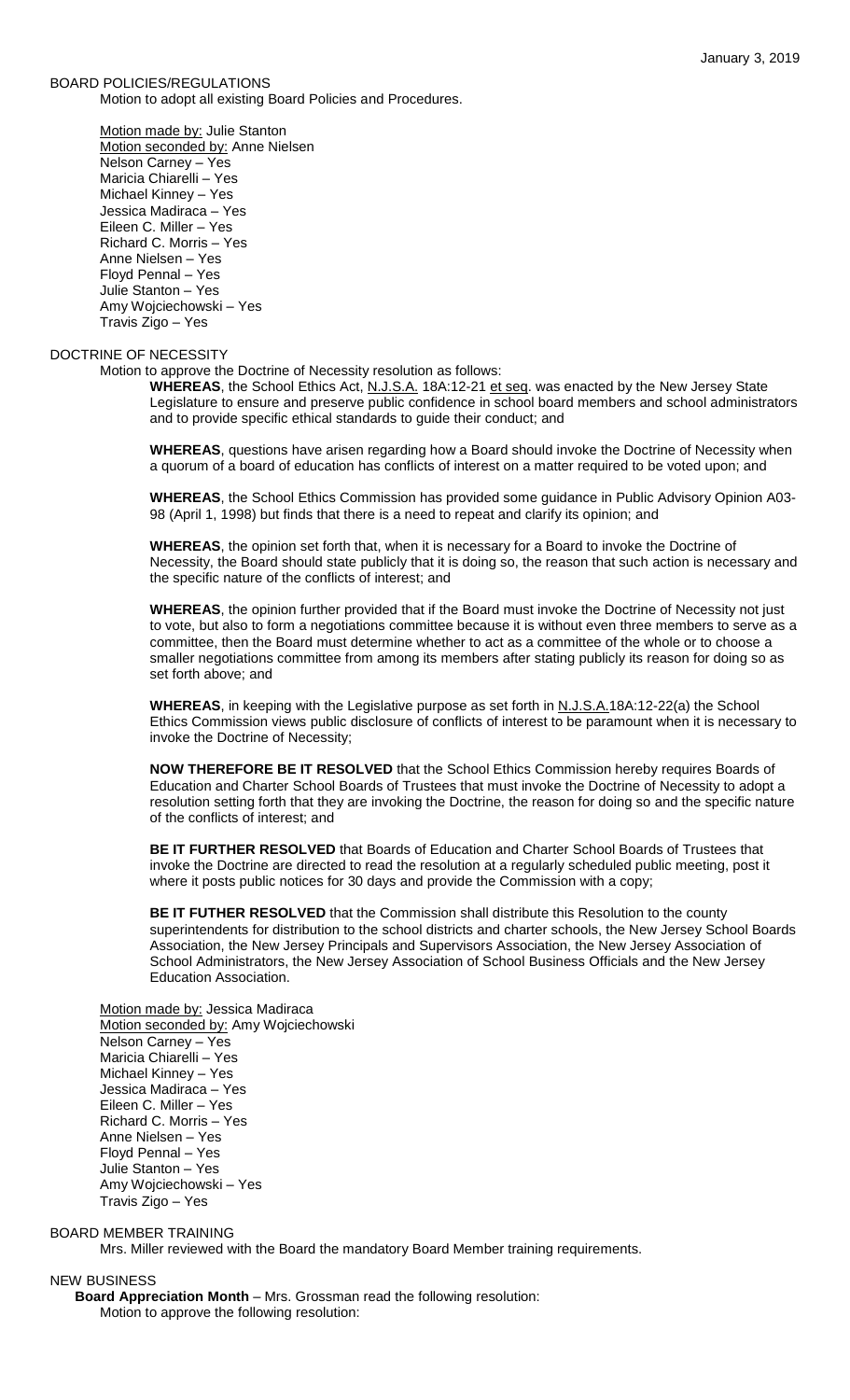**WHEREAS**, the mission of the public schools is to meet the diverse educational needs of all children and to empower them to become competent, productive contributors to a democratic society and an everchanging world; and

**WHEREAS,** local school board members are committed to children and believe that all children can be successful learners and that the best education is tailored to the individual needs of the child; and

**WHEREAS,** local school board members work closely with parents, educational professionals, and other community members to create the educational vision we want for our students; and

**WHEREAS,** local school board members are responsible for ensuring the structure that provides a solid foundation for our school system; and

**WHEREAS,** local school board members are strong advocates for public education and are responsible for communicating the needs of the school district to the public and the public's expectations to the district;

**NOW, THEREFORE,** do hereby recognize and express appreciation to the members of the Woodstown-Pilesgrove Regional School Board and proclaim the month of January 2018, as

**SCHOOL BOARD RECOGNITION MONTH.** We urge all citizens to join us in recognizing the dedication and hard work of local school board members and in working with them to mold an education system that meets the needs of both today's and tomorrow's children.

# Motion made by: Jessica Madiraca

Motion seconded by: Michael Kinney Nelson Carney – Yes Maricia Chiarelli – Yes Michael Kinney – Yes Jessica Madiraca – Yes Eileen C. Miller – Yes Richard C. Morris – Yes Anne Nielsen – Yes Floyd Pennal – Yes Julie Stanton – Yes Amy Wojciechowski – Yes Travis Zigo – Yes

#### AUDIENCE PARTICIPATION - None

#### RECESS INTO EXECUTIVE SESSION I

The Open Public Meetings Act allows the Board to enter into executive session for confidential matters (N.J.S.A. 10:4- 12b). Matters discussed in executive session will remain confidential until such time as the need for confidentiality no longer exists.

Motion that the Board of Education enter into executive session, by resolution, to discuss student matters. It is expected that the executive session will last approximately 30 minutes. The Board will reconvene in open public session immediately following. Formal action may or may not be taken as a result of the executive session. (7:38 p.m.)

Motion made by: Jessica Madiraca Motion seconded by: Anne Nielsen Nelson Carney – Yes Maricia Chiarelli – Yes Michael Kinney – Yes Jessica Madiraca – Yes Eileen C. Miller – Yes Richard C. Morris – Yes Anne Nielsen – Yes Floyd Pennal – Yes Julie Stanton – Yes Amy Wojciechowski – Yes Travis Zigo – Yes

# RESUMPTION OF PUBLIC PORTION OF THE MEETING

Motion to resume the public portion of the meeting at 7:53 p.m.

Motion made by: Amy Wojciechowski Motion seconded by: Anne Nielsen Nelson Carney – Yes Maricia Chiarelli – Yes Michael Kinney – Yes Jessica Madiraca – Yes Eileen C. Miller – Yes Richard C. Morris – Yes Anne Nielsen – Yes Floyd Pennal – Yes Julie Stanton – Yes Amy Wojciechowski – Yes Travis Zigo – Yes